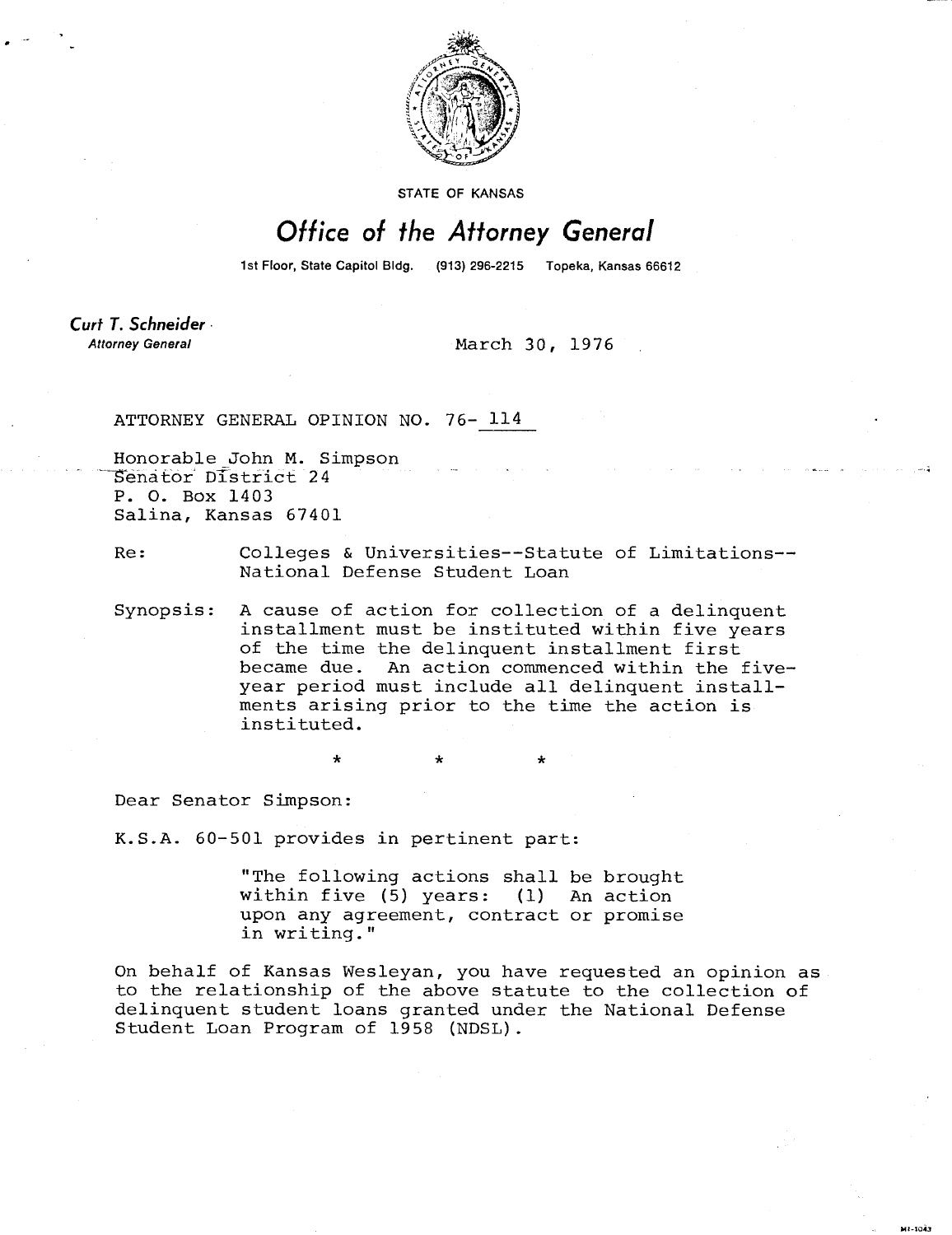Senator John M. Simpson Page Two March 30, 1976

By way of background, the NDSL program was first enacted by Congress in 1958. Under its provisions, colleges and universities are allotted specified amounts of federal money for the purpose of providing loans to eligible students to assist in the financing of their education. By accepting these federal grants, the university or college becomes obligated to administer the program in accordance with the Congressional mandate and the regulations promulgated by the Department of Health, Education and Welfare pursuant to that enactment. Although the federal government periodically grants additional monies to each school under the terms of this program, the bulk of the funds employed are used in a manner most analogous to a revolving charge arrangement. More specifically, monies in the college's NDSL fund are continuously being loaned. The money and interest collected through repayment is then funneled back into the NDSL fund administered by each school. The school then re-lends these same funds plus the accrued interest collected thereon to other students. Although the federal government has reserved the option to terminate the program and gradually phase it out through repayment by the school of all monies advanced, the school for all intents and purposes, has plenary responsibility for all administrative obligations of the program, including both investment and disbursement of all funds. In administering this program, the "lending" colleges and universities are vested with the authority pursuant to HEW guidelines to determine the eligibility of recipients. Furthermore, these universities and colleges are primarily responsible for assuring repayment and instituting procedures necessary for collection.

The NDSL program, and its present successor-in-interest, have been in continuous operation since the initiation of the program in 1958. During that time span, I am informed that the terms of the various promissory notes utilized have undergone significant changes in both form and content. In answering the narrow question posed by this request, it will be necessary to consider the various types of clauses which have been utilized during the pendency of the NDSL program relative to the repayment procedure. Commencing on June 23, 1972, the effective date of Public Law 72-318, more commonly referred to as the Educational Amendments of 1972, all promissory notes evidencing a loan transaction under the NDSL program are required to contain clauses similar to the following: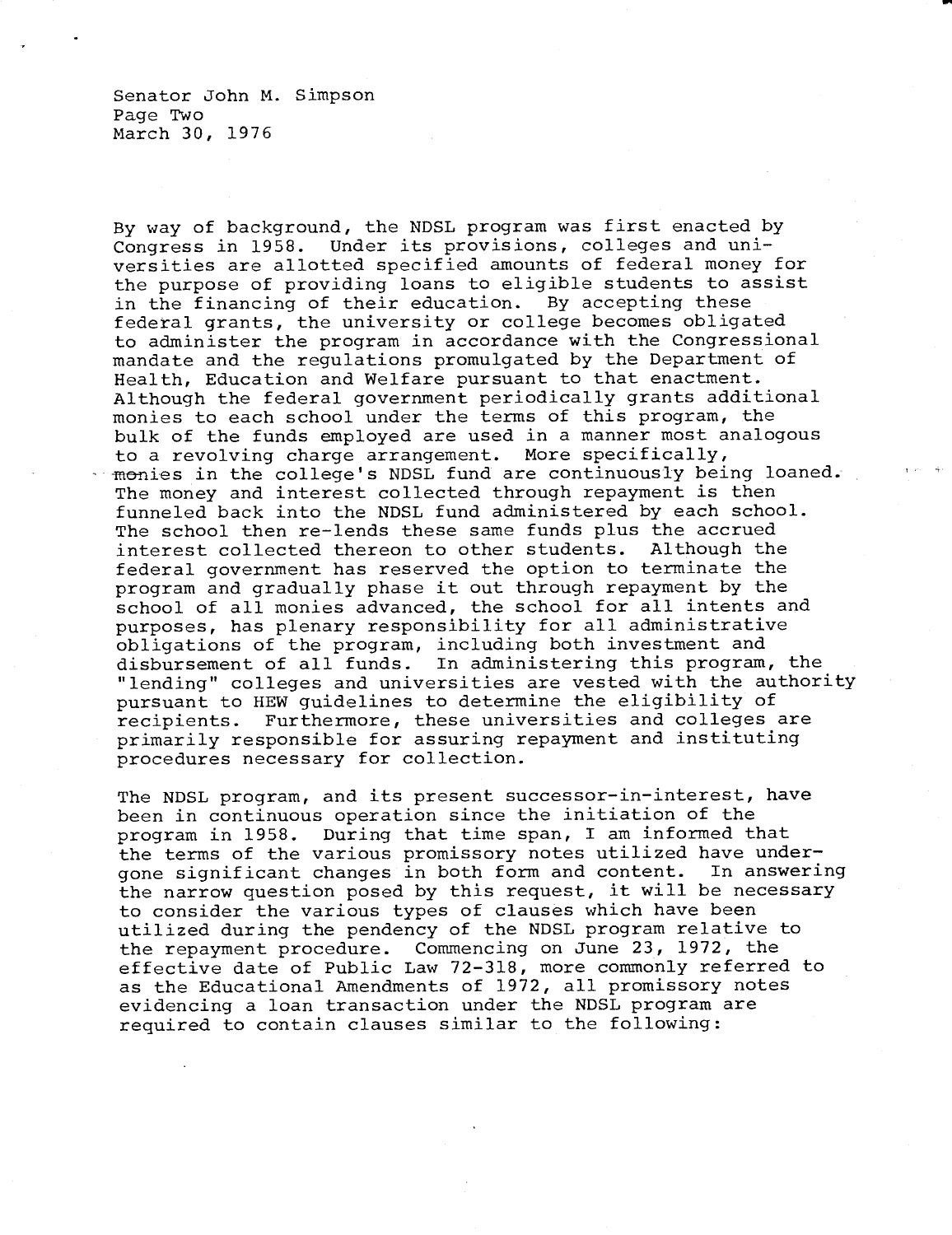Senator John M. Simpson Page Three March 30, 1976

> "If default be made in the payment of any installment of either principal or interest when it becomes due according to the terms of the Promissory Note and repayment schedule and that default is not cured within twenty (20) days after the institution gives notice to the maker of the right to cure default in the manner provided by law, then all of the remaining unpaid principal and accumulated interest shall immediately become due and payable without further notice."

"Notwithstanding the repayment schedule otherwise calculable to Part II, the maker shall repay the total principal amount of this loan at the rate of not less than \$30 per month. In the event the maker receives or has received other National Direct Student Loans from other funds authorized by the Act at one or more other lending institutions, he/she shall repay this note at a monthly rate equal to not less than the amount by which \$30 exceeds the total monthly rate or principal repayment on all such other loans." [Emphasis added.]

The importance of this provision lies simply in the fact that upon the failure to meet a scheduled payment or to cure a default within the terms provided by the agreement or the applicable governing law, the entire outstanding balance plus accrued interest to date thereon becomes immediately due and payable at the option of the lendor. In other words, the failure to meet the first payment would entitle the university to declare the entire remaining outstanding balance due and payable. The only other potential form of repayment which bears consideration there is in those instances prior to June 23, 1972, where the recipient borrower, at his option, agreed only to pay in installments the amount borrowed plus accrued interest or in a lump sum at any time prior to the end of the ten-year nine-month loan period. Both options will be considered in the text of this opinion.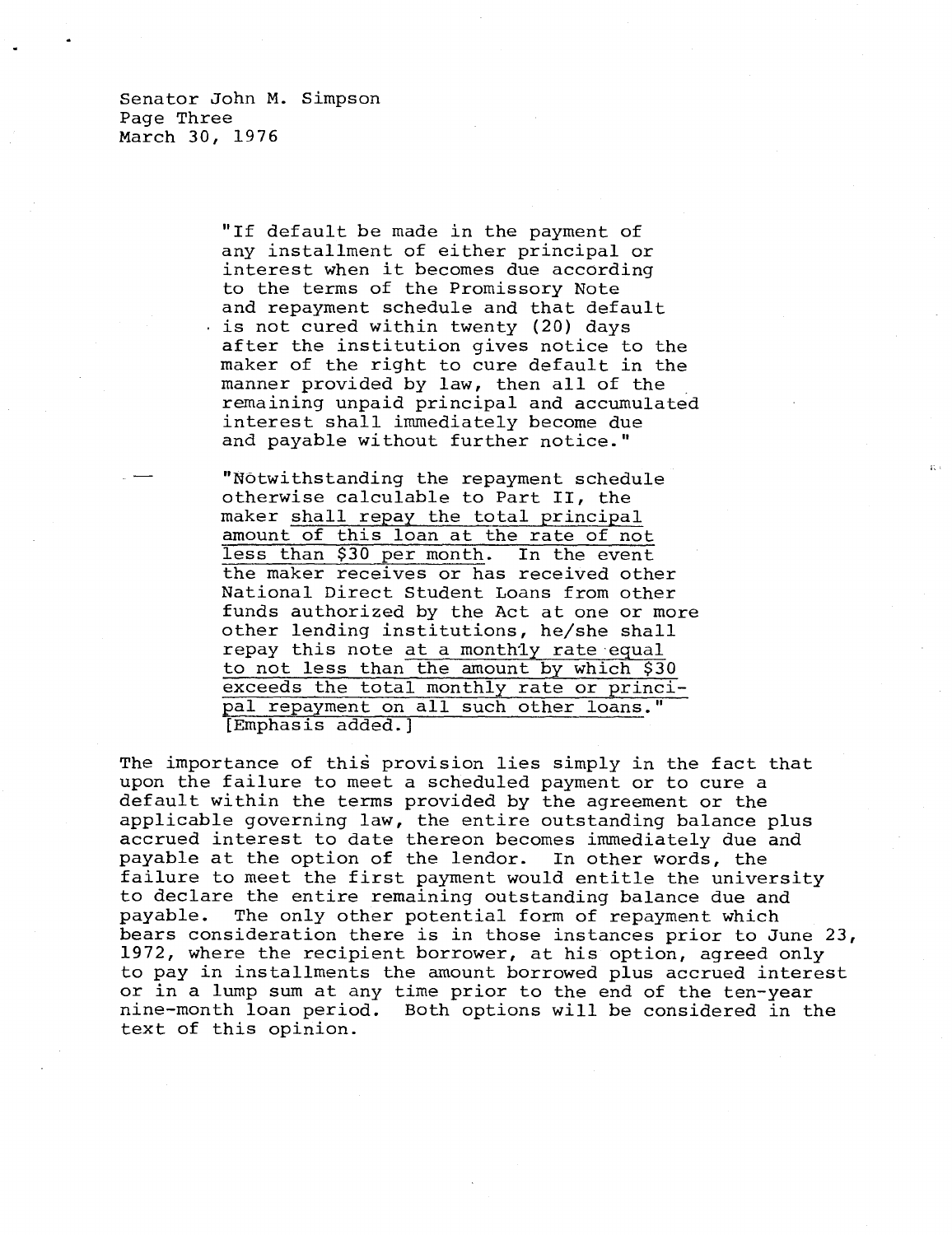Senator John M. Simpson Page Four March 30, 1976

The promissory note reserves to the lending institutions the option to call the entire remaining outstanding balance due and payable upon the borrower's failure to meet any scheduled payment and cure the default through compliance with the applicable law. On the other hand, the lender may decline to exercise his option and wait until the end of the loan period before declaring a default. The promissory note utilized in this arrangement may be most appropriately characterized as an "installment contract". An installment contract is one in which the agreed performance of at least one of the parties is to be rendered, not as a whole at one time and place, but piecemeal at different times or different places. The transaction is a credit transaction, not only in the sense that each party puts faith and credit in the other, but also in the sense that one of the parties evidences that faith and credit by rendering in advance part or all of his performance. Corbin on Contracts, § 950 (1 Vol. ed.).

The breach of a contract may be classified as either a "partial" or "total" breach. The term "partial breach" is defined by the Restatement on Contracts at Section 313 as:

> . . . a breach where remedial rights provided by law can be substituted by the injured party for only a part of the existing contractually rights."

Since contracts to pay money in installments, similar to NDSL promissory note arrangement, require a series of separate performances of measurable amounts at intervals of time, these contracts are capable of a series of "partial" breaches, as well as of a single total breach by repudiation. For each "partial" breach a separate cause of action is maintainable. 4 Corbin on Contracts, § 956. See, Kansas and Color, P. R. Co. v. Curry, 6 Kan. App. 561, 51 P. 576 (1897). The failure to meet any one of the installments when it is due is presently regarded as a breach of contract for which an action will lie.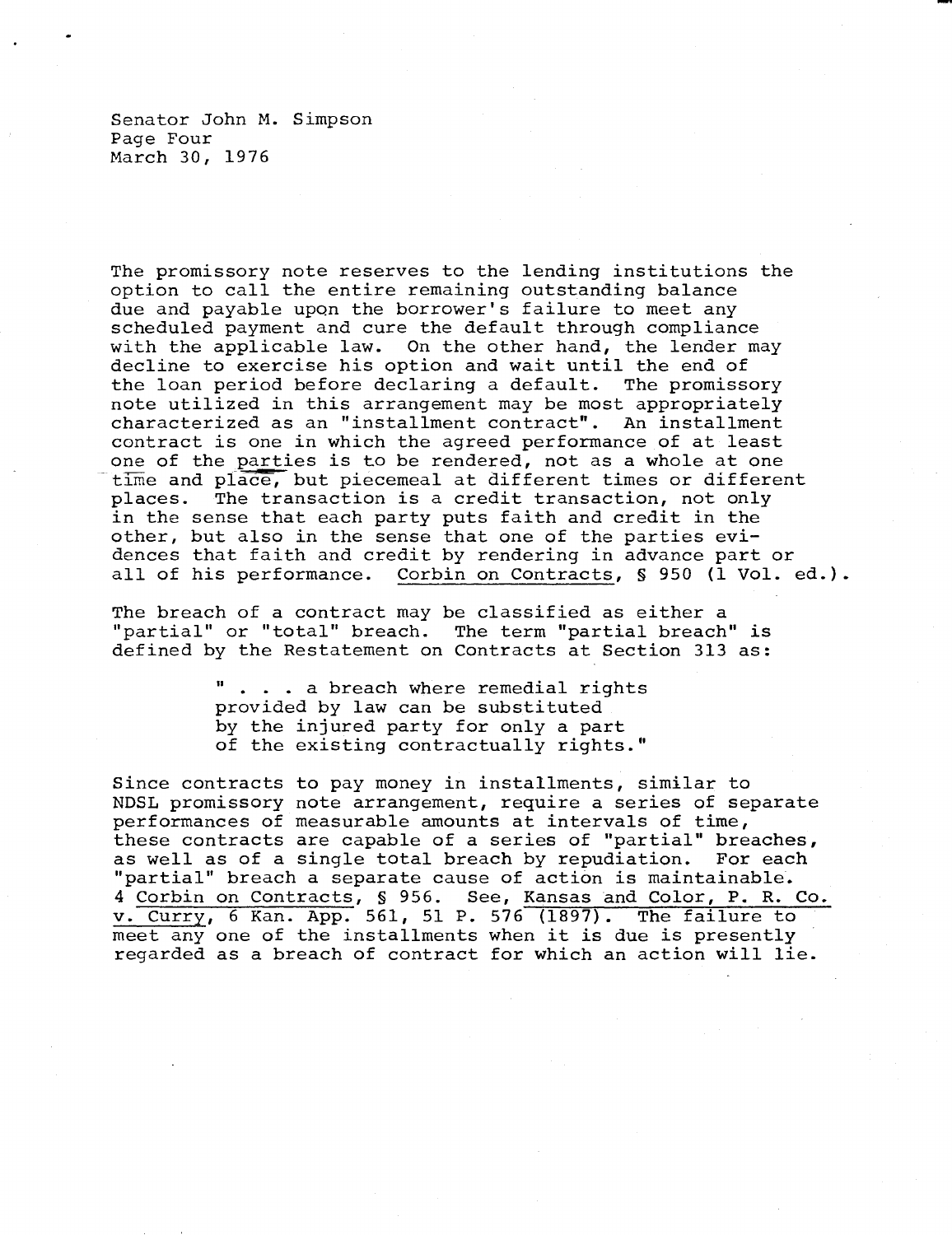Senator John M. Simpson Page Five March 30, 1976

See, Kennedy v. Gibson, 68 Kan. 612, 75 P. 1044 (1904); 4 Corbin on Contracts, § 949.

It is fundamental that a promissory note contains all the necessary legal requisites to constitute a valid contract. It is an equally fundamental rule of contracts that the law of the state where the contract is entered into governs as to all matters affecting its validity. Denny v. Faulkner, 22 Kan. 89 (1879). In Kansas, the applicable statute of limitations does not commence to run on a contractual agreement until the right to institute the action accrues. In Re State of Clover, 171 Kan. 697, 237 P. 2d 391 (1951). Contracts for NDSL loans are entered into in this state by virtue of the fact that the promissory note agreement is not viewed as completed until approved and accepted by the appropriate office of the university or college located in this state which proposes to make the loan. The question becomes simply when under Kansas law does the cause of action accrue on those loans.

There is much authority for the statement that where separate actions would lie for each of a series of partial breaches, the statute operates against each one separately as of the time when each one could have been brought, and that this rule is not affected by the fact that after two or more such breaches have occurred, the plaintiff must join them all in one action. Heery v. Reed, 80 Kan. 380, 102 P. 846 (1909). K.S.A. 60-511 mandates that an action or any written agreement must be commenced within five years of the date of action accrues. Thus, the lending institution, as a party to the agreement, must institute proceedings to recover any past due installments within five years of the default upon that particular installment.

Although an action matures for failure to render a single installment payment as promised and a second action for each similar failure thereafter, if no action is brought until after there have been two such failures only one action can thereafter be maintained for the two. One judgment bars any further action for breaches that existed at the time suit was brought and that might then have been included in a single action. 4 Corbin on Contracts, § 950. Accordingly, if a borrower fails to meet the first scheduled payment and several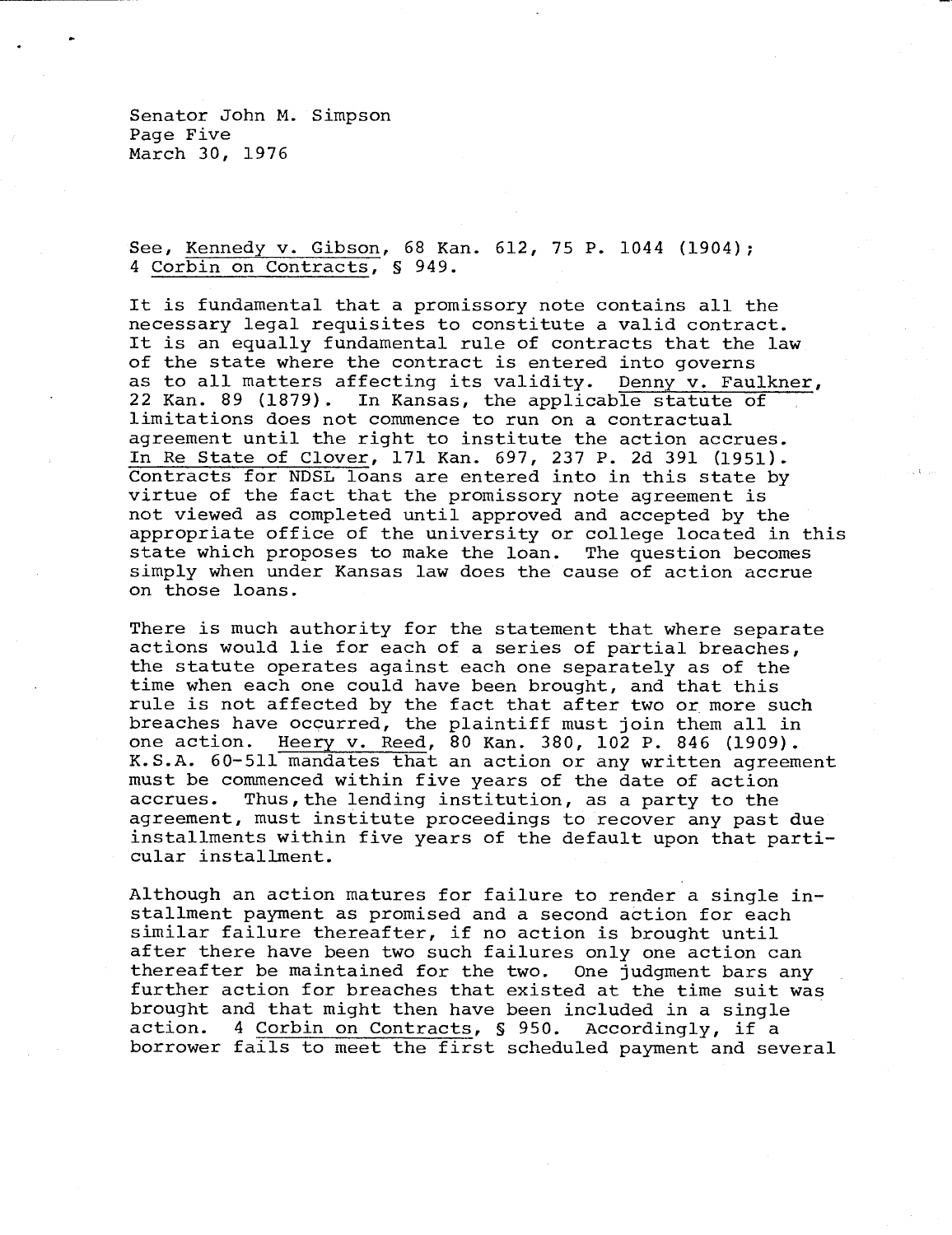Senator John M. Simpson Page Six March 30, 1976

payments subsequent thereto, a separate cause of action accrues with each failure to meet a schedule payment. However, a suit to collect the first installment must commence within five years of the first breach. An action to collect the first partial breach must also include all other separate breaches arising between the first breach and the time the action is instituted. The failure to include all subsequer The failure to include all subsequent breaches in the first action prohibits the injured party from later attempting to collect them.

Where a contract contains an acceleration clause making all installments payable in case of failure to pay any one installment when due, the creditor is not required to join subsequent installments in his action for the first installment, if the acceleration clause is regarded as giving him an option. In such case, the statute does not begin to run against later installments until each falls due in regular course. 4 Corbin on Contracts, § 951. Thus, although the lendor has reserved the right to call the entire balance due, the failure to exercise the option in a suit for prior defaults in no way bars the lending institution from seeking legal action for those installments falling due subsequent to institution of legal action.

Thus, the following rules governing the relationship of K.S.A. 60-511, and the collection of delinquent NDSL loans may be elicited from the above discussion:

- 1) A separate cause of action accrues each time the student borrower defaults in the payment of a scheduled monthly installment.
- 2) A cause of action for collection of a delinquent installment must be instituted within five years of the time the delinquent installment first became due.
- 3) An action commenced within the five year period must include all delinquent installments arising prior to the time the action is instituted. The failure to include those installments prohibits the lendor under the associated principal of res judicata called the "doctrine of merger" from thereafter attempting to collect those non-joined delinquent installments.